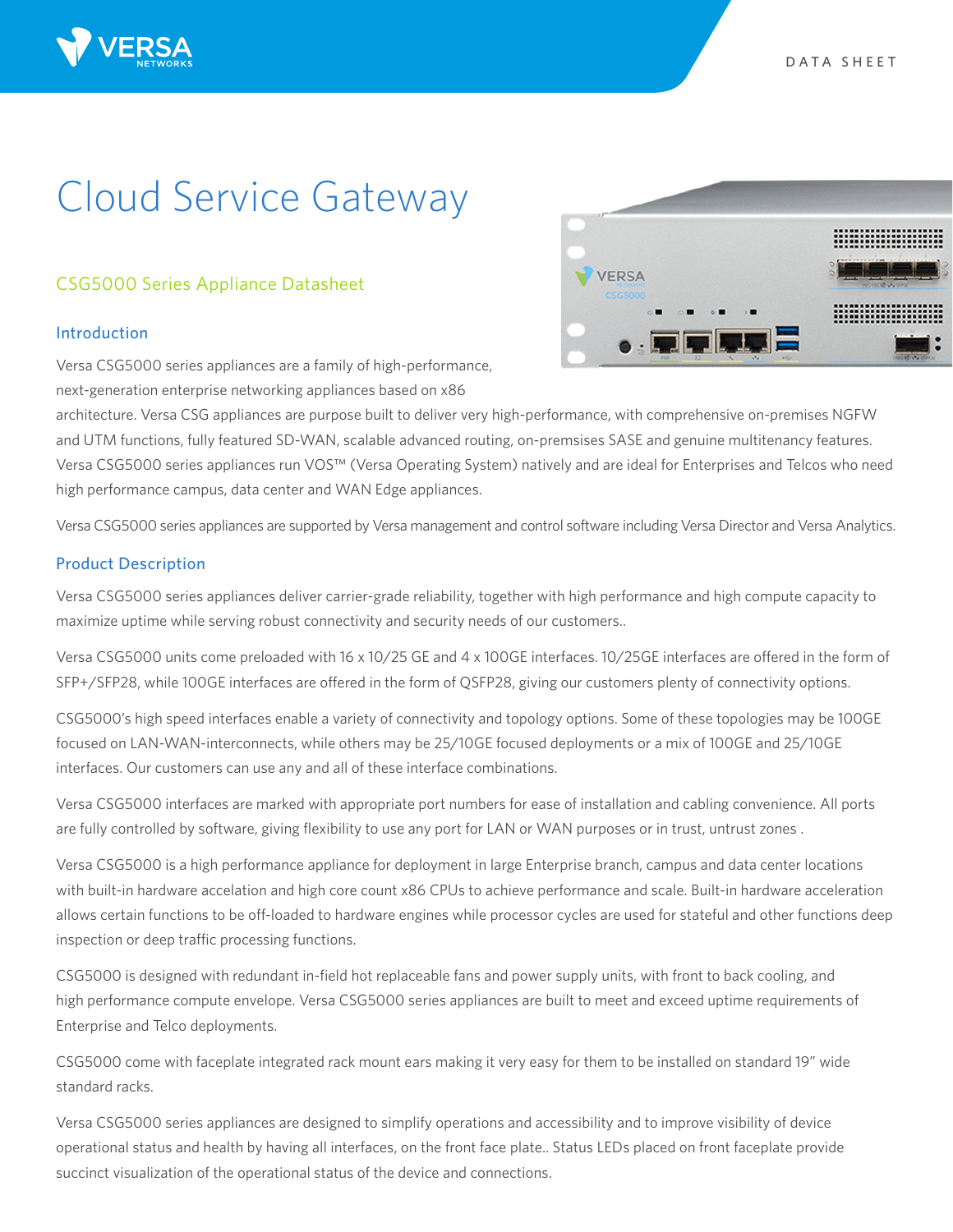# Platforms for a Software Defined World

Versa networks is driving platform innovation with hardware designs and software implementation that are built for Software Defined world. CSG platforms are purpose built to cater for Software Defined Networking use-cases.

High performance Versa CSG5000 series appliances come with very high core count processor, based on latest semiconductor technologies available in the market. Such high core count architecture based processing allow traffic of different flows to be spread over many cores to make use of 

extensive parallel processing capabilities.

| exterisive paralier processing capabilities.                        |                                                                               |                                                                             |                                                                                                  | -----<br>---<br>-----<br>-----<br>-----<br>-----<br>------                                        | ------------<br>--------------<br>----------------<br>----------------<br>------<br>-----<br>-----<br><br><b>HERES</b><br>----<br>-----<br><b>.</b><br><b>THEFFER STREET</b> | ---------------<br>----------------<br>-----------------<br>-----<br>----<br>-----<br>.<br>-----<br>-----<br>------<br>----------------<br>---------------- | ------<br>-----<br><b>HERE</b><br><b>HASHE</b><br>-----<br>----<br>----- | ---------------<br>----------------<br>----------------<br>------<br>-----<br>----<br>-----<br><br>-----<br>-----<br><b><i>HORST</i></b><br>-----<br>-----<br>-----<br>----<br>------<br>-----<br>----------------<br>,,,,,,,,,,,,,,,, |  |
|---------------------------------------------------------------------|-------------------------------------------------------------------------------|-----------------------------------------------------------------------------|--------------------------------------------------------------------------------------------------|---------------------------------------------------------------------------------------------------|------------------------------------------------------------------------------------------------------------------------------------------------------------------------------|-------------------------------------------------------------------------------------------------------------------------------------------------------------|--------------------------------------------------------------------------|----------------------------------------------------------------------------------------------------------------------------------------------------------------------------------------------------------------------------------------|--|
|                                                                     | ---------------------<br>**********************<br><br>********************** | <br>*********************<br><br>*********************                      | <br><br><br>*********************                                                                | <br>**********************<br>*********************<br>*********************                      | <b>AR INNINES</b><br>$\overline{\phantom{a}}$ , , , , , , , ,<br>,,,,,                                                                                                       | ,,,,,,,,,,,,,,,<br>-------------<br>-----------                                                                                                             |                                                                          | ,,,,,,,,,,,,,,,<br>-------------<br>------------                                                                                                                                                                                       |  |
| <b>/ERSA</b><br>CSG5000                                             |                                                                               |                                                                             |                                                                                                  | <b>REAL FRONT CARDS</b>                                                                           |                                                                                                                                                                              |                                                                                                                                                             |                                                                          |                                                                                                                                                                                                                                        |  |
| $\mathbf{A} \mathbf{B} \mathbf{A} \mathbf{B} \mathbf{A} \mathbf{B}$ | <br>*********************<br>---------------------<br>----------------------  | <br>*********************<br>*********************<br>********************* | ---------------------<br>---------------------<br>---------------------<br>--------------------- | ---------------------<br>*********************<br>**********************<br>********************* |                                                                                                                                                                              | CSG 5000 Series Back and Front View                                                                                                                         |                                                                          |                                                                                                                                                                                                                                        |  |
| $\bullet$ . The $\blacksquare$                                      |                                                                               |                                                                             |                                                                                                  |                                                                                                   |                                                                                                                                                                              |                                                                                                                                                             |                                                                          |                                                                                                                                                                                                                                        |  |

Versa's Software Defined solution provides full control of appliance resources via software allowing our customers to tune resource allocations, performance and scale within the platform based on their needs. Software defined platform capabilities such as assigning specific applications (ie: voice, video) to pre-determined or dedicated set of cores as desired. Also optimization for pps vs bps or other performance tuning capabilities are also possible. Such fine tooling capabilities at the platform software allows optimization of performance, latency, scaling and other parameters per the deployment needs.

High capacity DRAM allows running very large scale sessions simultaneously to serve needs of very large sites or traffic concentration points.

Combination of high core count, high capacity DRAM, hardware offload capabilities and fast speed interfaces translate to highly desirable software defined and controlled high-end platform, the CSG5000.

Versa CSG5000 appliances are excellent choices as compute resources to host 3rd party software in the form of VMs (virtual machines) without the need to purchase any specialized hardware or compute add-on blade modules. Such open architecture in hardware and software allows our customers to consolidate multiple functions into one appliance, eliminating the need for appliance sprawl.

Lastly, Versa CSG5000 platforms support a number of Zero Touch Provisioning (ZTP) options for ease of deployment purposes. Versa Director administered ZTP and auto-provisioning capabilities also include automatic downgrade or upgrade of these appliances used by our customers.

### Resiliency and Manageability Advantage

The Versa CSG5000 series appliances are designed for resiliency and durability to ensure business continuity and services. The appliances come with secure BIOS and securing booting capabilities. Furthermore, Versa CSG5000 platforms have separate, builtin IPMI capabilities, accessible via a dedicated out-of-band Ethernet interface. Through IPMI Versa offers additional out-of-band hardware-based platform management capabilities.

The Versa CSG5000 series appliances have specially designed LEDs that are unique and intuitive to instantly provide visual device and interface status for ease of manageability.

#### Security Advantage

The platform hardware has been designed with security use-cases in mind. A TPM chip along with crypto acceleration integrated into the appliance ensures the integrity and security of critical data, such as encryption and authentication keys. Also the appliance is built with Secure Boot capabilities.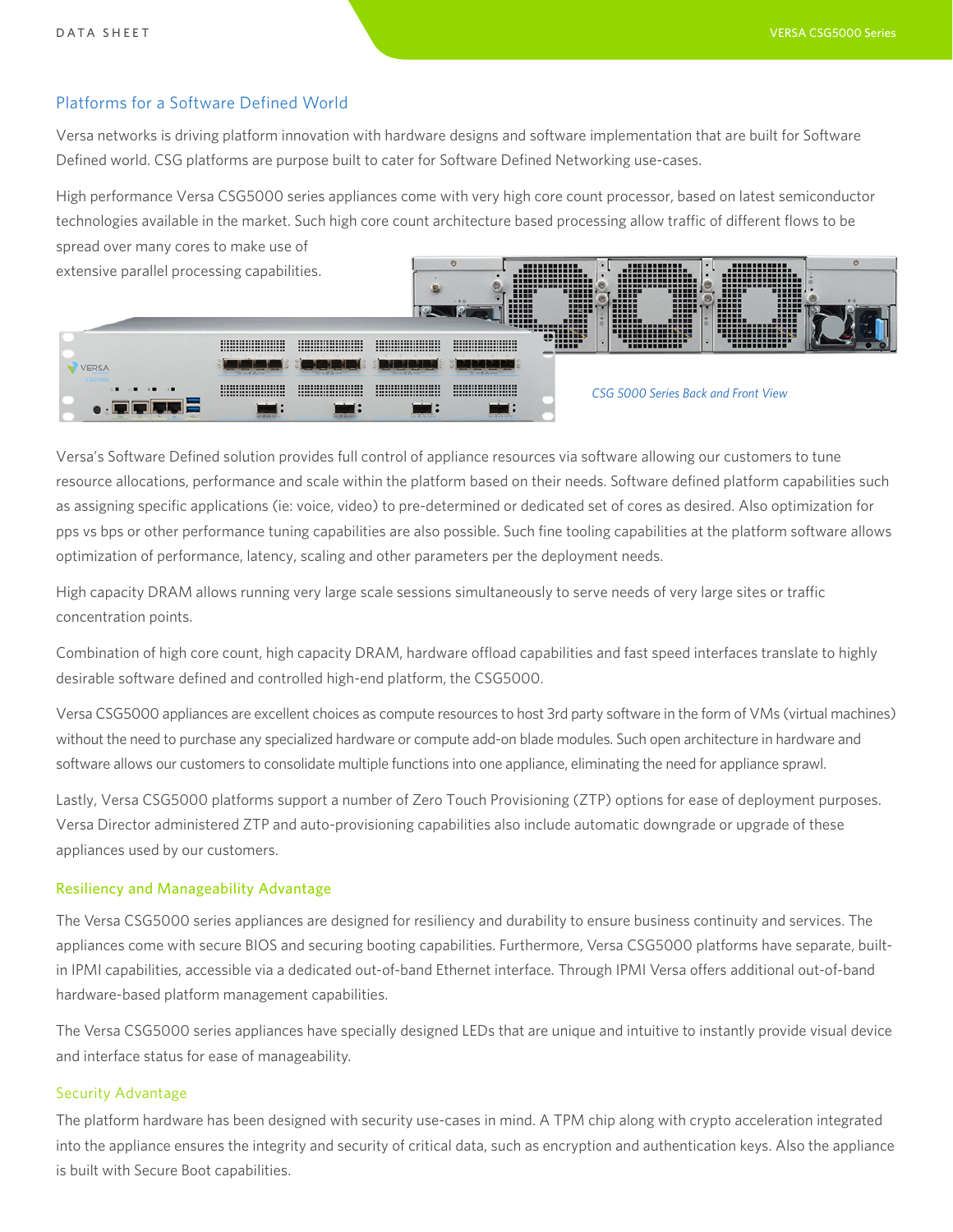# Scaling and Performance

Versa CSG5000 series appliance models should be chosen based on the expected throughput and the required features for the branch architecture. The table below lists the expected throughput of each appliance model.

|                               | <b>CSG5000</b>                     |  |  |  |  |
|-------------------------------|------------------------------------|--|--|--|--|
| <b>Recommended Deployment</b> | Enterprise Branch High Performance |  |  |  |  |
| Throughput                    |                                    |  |  |  |  |
| <b>Routing</b>                | 120 Gbps                           |  |  |  |  |
| <b>Stateful Firewall</b>      | 120 Gbps                           |  |  |  |  |
| <b>SD-WAN DIA</b>             | 100 Gbps                           |  |  |  |  |
| <b>SD-WAN site to site</b>    | 60 Gbps                            |  |  |  |  |
| <b>NGFW with SD-WAN</b>       | 40 Gbps                            |  |  |  |  |
| <b>NGFW + AV with SD-WAN</b>  | 20 Gbps                            |  |  |  |  |
| <b>NGFW + IPS with SD-WAN</b> | 15 Gbp                             |  |  |  |  |
| <b>NGFW + UTM with SD-WAN</b> | 10 Gbps                            |  |  |  |  |

Note: Realistic deployment scenarios were used during performance and scaling testing. Details of performance and scale test results can be provided upon request

## Hardware Specifications

|                                     | <b>CSG5000</b>                                                                          |  |  |  |  |  |
|-------------------------------------|-----------------------------------------------------------------------------------------|--|--|--|--|--|
| Networking Interfaces               |                                                                                         |  |  |  |  |  |
| <b>Wired Interfaces</b>             | 16 x 10/25 GbE ports SFP28<br>4 x 100 GbE ports QSFP28                                  |  |  |  |  |  |
|                                     | Fully controlled by software and useable for LAN or WAN purposes                        |  |  |  |  |  |
| <b>Management</b>                   | 1 x GE ports (management)<br>1x RJ45 RS232 (console)<br>1x GE IPMI port<br>2x USB 3.0   |  |  |  |  |  |
| <b>Storage</b>                      | 1 TB SSD                                                                                |  |  |  |  |  |
| <b>Other Interfaces and Modules</b> |                                                                                         |  |  |  |  |  |
| <b>TPM</b>                          | Yes                                                                                     |  |  |  |  |  |
| <b>Acceleration</b>                 | Bulit-in Intel Quick Assist for Crypto, Compression, Decompression Acceleration Engines |  |  |  |  |  |
| <b>Physical Characteristics</b>     |                                                                                         |  |  |  |  |  |
| <b>Unit Weight</b>                  | 15Kg (33 lbs)                                                                           |  |  |  |  |  |
| <b>Unit Dimensions</b>              | 438mm(W) x 88mm(H) x 600mm(D) (17.24" x 3.46" x 23.62")                                 |  |  |  |  |  |
| <b>PSU</b>                          | Internal 850W 1+1 redundancy - front to rear airflow                                    |  |  |  |  |  |
| <b>Unit Power</b>                   | 100V - 240V, 50-60Hz                                                                    |  |  |  |  |  |
| <b>Cooling</b>                      | Front to rear cooling with 3 FRU fans with built in 2+1 redundancy                      |  |  |  |  |  |
| <b>Mounting</b>                     | Rack mountable unit                                                                     |  |  |  |  |  |
| <b>Operational and Compliance</b>   |                                                                                         |  |  |  |  |  |
| <b>Operational Temperature</b>      | 0-40C @ 3,000 m altitude                                                                |  |  |  |  |  |
| <b>Storage Temperature</b>          | $-20$ C to 80 C ( $-4 \sim 167$ F)                                                      |  |  |  |  |  |
| <b>Humidity</b>                     | 15-85%                                                                                  |  |  |  |  |  |
| <b>Environmental</b>                | ROHS compliant                                                                          |  |  |  |  |  |
| <b>Regulatory</b>                   | FCC (US), CE (EU), CB (IEC), UL                                                         |  |  |  |  |  |

Note 1: For a complete list of software features supported by VOS™ for the WAN edge, see the VOS™ datasheet.<br>Note 2: Refer to the latest Versa CSG5000 appliance release notes and product documentation for the latest infor